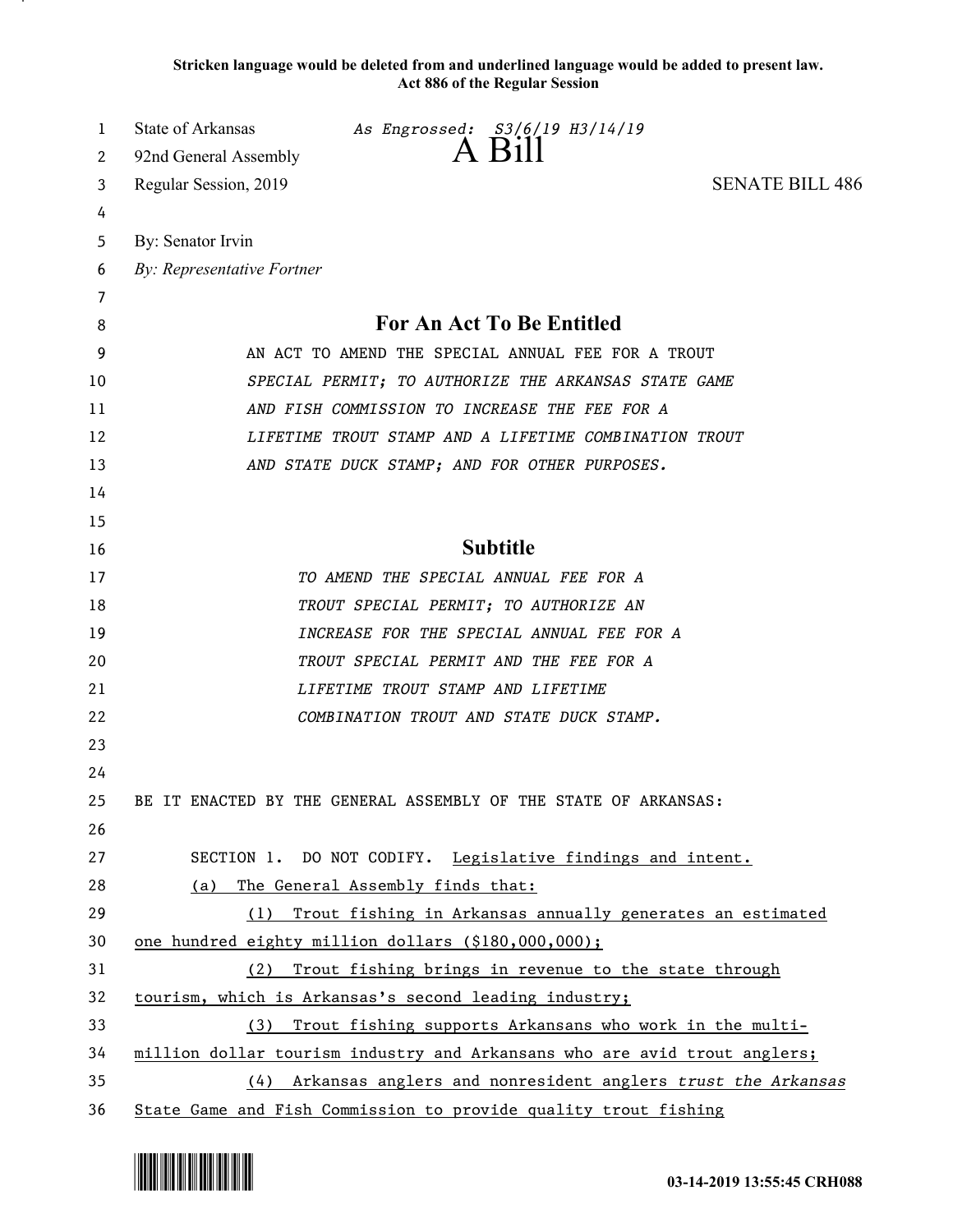| 1  | opportunities;                                                                   |
|----|----------------------------------------------------------------------------------|
| 2  | Trout do not naturally reproduce well in most Arkansas<br>(5)                    |
| 3  | waters and need to be grown and stocked with the help of hatcheries and          |
| 4  | Arkansas State Game and Fish Commission staff;                                   |
| 5  | Hatchery renovations are needed in order to maintain trout<br>(6)                |
| 6  | production levels at hatcheries in the state and to support Arkansas's trout-    |
| 7  | fishing industry; and                                                            |
| 8  | An increase in funding is necessary for hatchery<br>(7)                          |
| 9  | renovations, trout management, and improvements in fishing opportunities in      |
| 10 | the state.                                                                       |
| 11 | (b) It is the intent of the General Assembly that an increase in the             |
| 12 | special annual fee for a trout special permit will provide the necessary         |
| 13 | funding for hatchery renovations, trout management, and improvements in          |
| 14 | fishing opportunities in the state.                                              |
| 15 |                                                                                  |
| 16 | SECTION 2. Arkansas Code § 15-42-104(b)(2), concerning trout special             |
| 17 | permit and special annual fee required for resident fishing licensees, is        |
| 18 | amended to read as follows:                                                      |
| 19 | (2)<br>In addition to the annual resident fishing license fee                    |
| 20 | authorized in this subsection, the commission by regulation may provide that     |
| 21 | any resident of this state sixteen (16) years of age or older be required for    |
| 22 | the privilege of fishing for trout in this state to obtain a special permit      |
| 23 | and pay a special annual fee not to exceed five dollars (\$5.00) ten dollars     |
| 24 | $( $10.00)$ .                                                                    |
| 25 |                                                                                  |
| 26 | Arkansas Code § 15-42-104(d)(2), concerning a resident<br>SECTION 3.             |
| 27 | lifetime hunting and fishing license, is amended to read as follows:             |
| 28 | The commission shall offer a resident issued a lifetime<br>(2)                   |
| 29 | hunting and fishing license under subdivision $(d)$ (1)(A) of this section, a    |
| 30 | hunting-only license or a fishing-only license under subdivision $(d)$ (1)(B) of |
| 31 | this section, or a hunting license or a fishing license issued under $\S$ 15-42- |
| 32 | 128:                                                                             |
| 33 | A lifetime trout stamp for a one-time fee of five ten<br>(A)                     |
| 34 | $dollars$ $($ \$5.00 $)$ $($ \$10.00 $)$ ;                                       |
| 35 | A lifetime state duck stamp for a one-time fee of<br>(B)                         |
| 36 | seven dollars (\$7.00); or                                                       |